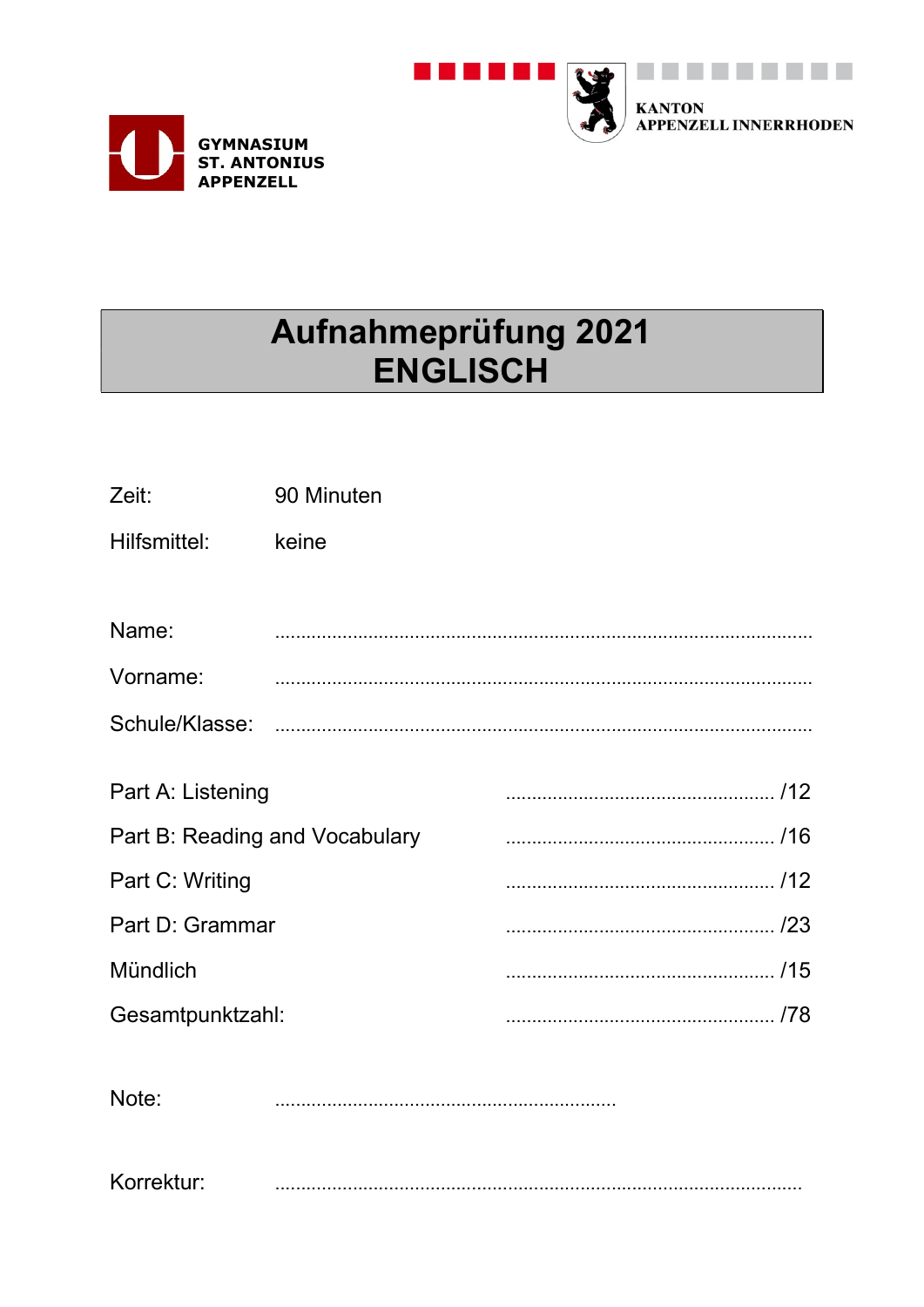## A) LISTENING

Name: \_\_\_\_\_\_\_\_\_\_\_\_\_\_\_\_\_\_\_\_

### Part 1

You will hear part of a radio interview with a woman called Linda Brown, who is talking about working in a cake shop when she was a student.

For each question, put a tick ( ) in the correct box. 6/\_\_\_\_\_

| 1) Linda worked in a cake shop<br>because   | A           | her parents didn't give her enough money.  |  |
|---------------------------------------------|-------------|--------------------------------------------|--|
|                                             | B           | she wanted to give her parents some money. |  |
|                                             | C           | she needed to buy things for college.      |  |
| 2) Linda liked her first boss<br>because he | A           | paid her well.                             |  |
|                                             | B           | was kind to her.                           |  |
|                                             | C           | sent her on a training course.             |  |
| 3) What did Linda enjoy about               | A           | eating the cakes                           |  |
| working in the shop?                        | B           | the smell of baking                        |  |
|                                             | C           | the clean workplace                        |  |
| 4) In the shop, Linda helped with           | A           | baking bread.                              |  |
|                                             | B           | displaying cakes.                          |  |
|                                             | $\mathsf C$ | making sandwiches.                         |  |
| 5) Linda says that the full-time            | A           | were friendly to her.                      |  |
| shop assistants                             | B           | hadn't got the same skills as her.         |  |
|                                             | $\mathsf C$ | didn't work as hard as her.                |  |
| 6) What does Linda say about                | A           | She didn't like dealing with complaints.   |  |
| serving customers?                          | B           | She liked giving them advice.              |  |
|                                             | C           | She enjoyed the busy part of the day.      |  |
|                                             |             |                                            |  |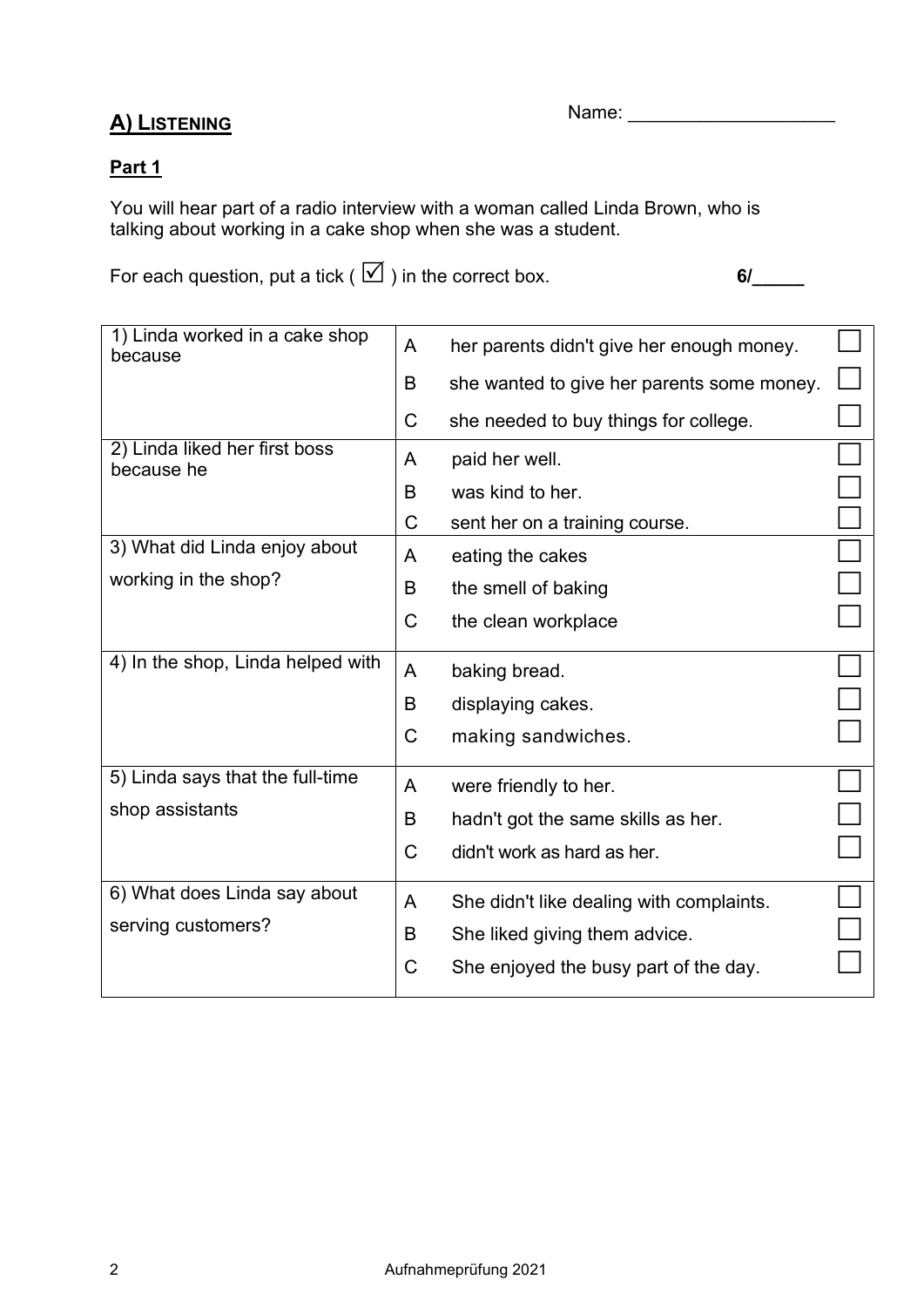# Part 2

You will hear some recorded information about a museum.

For each question, fill in the missing information in the numbered space.

6/\_\_\_\_\_

| <b>Central Museum</b>                                                            |        |
|----------------------------------------------------------------------------------|--------|
| The museum gardens were first created in the year (1) _________________________. |        |
| There are exhibitions of English furniture and (2) _____________________________ |        |
| art.                                                                             |        |
|                                                                                  |        |
| cards and books.                                                                 |        |
|                                                                                  |        |
| museum.                                                                          |        |
| Regular buses to the museum leave from both the city centre and the (5)          |        |
|                                                                                  | visits |
| or room hire.                                                                    |        |

| A LISTENING<br>121 |
|--------------------|
|--------------------|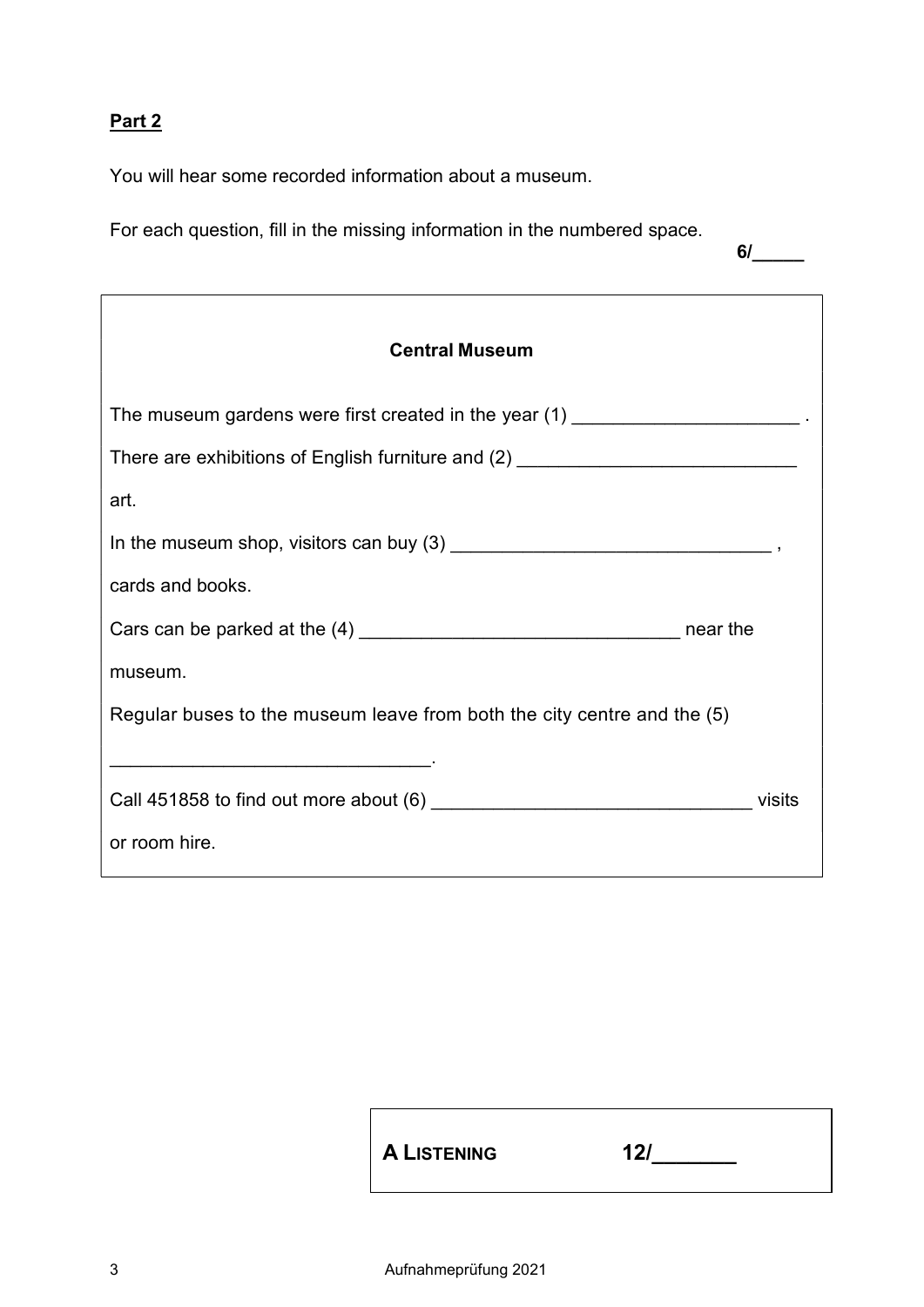## B) READING AND VOCABULARY

#### 1. Read the following text carefully. The highlighted words will be needed on page 5, exercises 4 - 7.

#### Young People's Music Day

#### Dear young musicians,

Thank you for agreeing to take part in our Music Day. Here are some notes for your information.

#### The day

The whole idea of the day is for music students from secondary schools around the area to meet other players and receive expert teaching from our guests, six professional players. In the evening, you will perform the pieces you have worked on during the day at a concert which your friends and family can attend. The concert will include a range of music from you, followed by one piece from each of our guests.

#### Getting there

A map is included for the concert hall. Your school coaches will drop you at the main building. Please note that there is no return coach journey.

#### The programme

After you have registered at the reception, go to the main hall. First there will be a short performance by our professional musicians who are joining us for the day. After this you will go into your classes to practise on your own instruments for the evening concert. There will also be a chance to experiment with a different instrument from the one you normally play, and see if you enjoy playing something more unusual - we have several instruments to choose from!

#### What to bring

Bring a piece of music that you can play well. Part of the day will include a masterclass in which you might have the opportunity<sup>1</sup>, if there is enough time, to play a piece of your choosing and be given a short lesson by one of the professional players.

#### What to buy

There will be opportunities to buy sheet music or books during the day, so you may want to have money for these. If you wish to buy something, you could reserve it and then arrange to pick it up and pay when your parents arrive to watch the concert. This service will be available until 7 pm.

#### Going home

The first part of the day will finish at 5 pm, when parents can collect students. For those remaining in the hall until the evening concert at 7 pm, there will be DVDs for you to watch, although<sup>2</sup> you should also bring something to do while you are waiting. A change of clothes is required<sup>3</sup> for the evening - black trousers or skirt and white top - so unless you are going home at 5 pm, you will need to have this with you at the start of the day.

#### Evening concert

If for whatever reason you cannot attend the evening concert, you must inform us as soon as possible, as we need to know numbers in order to prepare the stage.

#### We look forward to seeing you at the Young People's Music Day.

<sup>1</sup> Gelegenheit

<sup>2</sup> obwohl

<sup>3</sup> erforderlich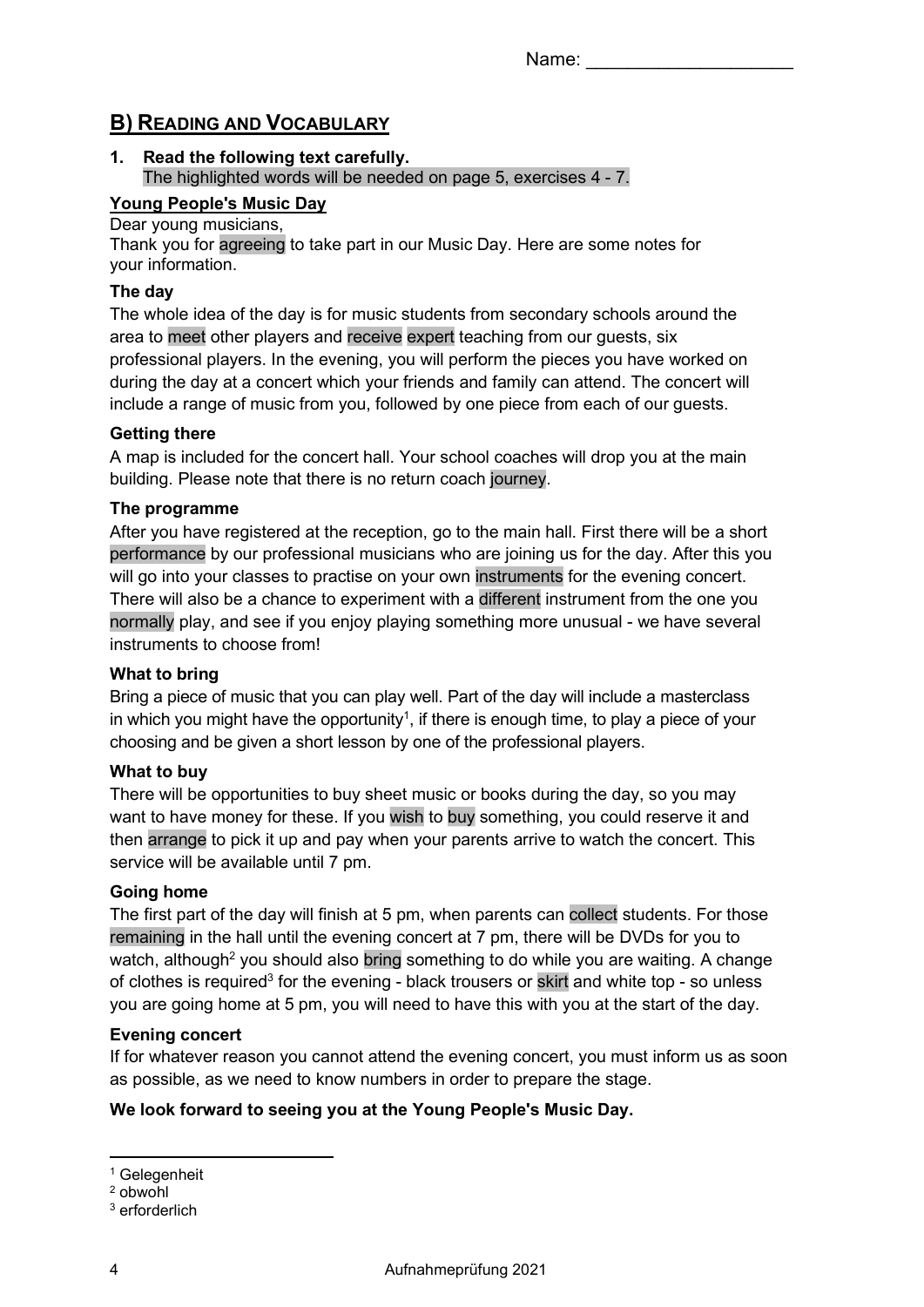2. Look at the sentences below about a music day for young people. Read the text on the separate page to decide if each sentence is correct (C) or incorrect (I)

Name: \_\_\_\_\_\_\_\_\_\_\_\_\_\_\_\_\_\_\_\_

|    |                                                                                              | 5/      |
|----|----------------------------------------------------------------------------------------------|---------|
|    |                                                                                              | $I/C$ ? |
|    | a) The aim of the music day is for young professional musicians to meet each                 |         |
|    | other.                                                                                       |         |
|    | b) Students will learn some music to play to an audience in the evening.                     |         |
|    | c) At the concert, the professional musicians will perform individually.                     |         |
|    | d) Transport home by coach from the concert hall will be provided.                           |         |
|    | e) Classes will begin straight after the students have registered.                           |         |
|    | f) Each student attending may be lucky enough to be taught individually.                     |         |
|    | g) Students wanting any of the goods on sale can collect their chosen items                  |         |
|    | after the concert.                                                                           |         |
|    | h) Students staying to wait for the evening concert are advised to take their                |         |
|    | own entertainment.                                                                           |         |
| i) | All students will need to bring their evening clothes with them in the morning.              |         |
| j) | For safety reasons, the organisers want to know how many students will be<br>at the concert. |         |

# 3. Which words or expressions in the text have a similar meaning. They are in the same order as in the text.  $3/$

- full/complete - surroundings - to take part - choice
- bus
- to try out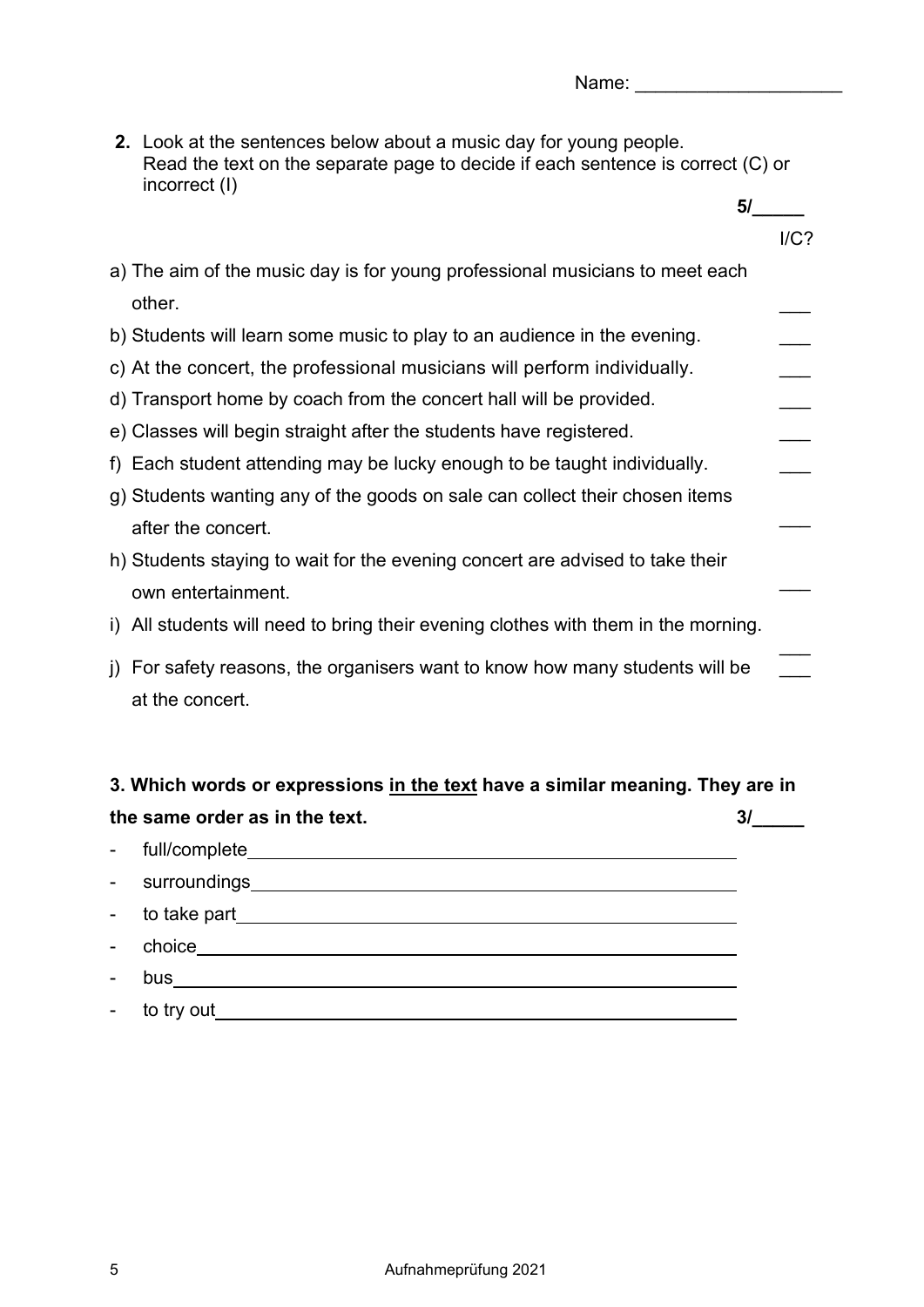| 4. Explain the following words from the text in an English sentence. 2/          |                                       |    |
|----------------------------------------------------------------------------------|---------------------------------------|----|
|                                                                                  |                                       |    |
|                                                                                  |                                       |    |
|                                                                                  |                                       |    |
| 5. The following words are in the text. Give the corresponding opposites which   |                                       |    |
| are not in the text.                                                             |                                       | 2/ |
| agreeing _________________________                                               |                                       |    |
| different ___________________________                                            |                                       |    |
| 6. The following words are in the text. Give synonyms which are not in the text. |                                       |    |
|                                                                                  |                                       | 21 |
| to receive ________________________                                              | normally $\overline{\qquad \qquad }$  |    |
| journey ____________________________                                             | remaining ___________________________ |    |
| 7. The following verbs are in the text. What are the corresponding nouns (they   |                                       |    |
| are not in the text)?                                                            |                                       |    |
| to meet ___________________________                                              | to arrange <u>substance</u>           |    |
| to wish ____________________________                                             | to collect ________________________   |    |

B READING AND VOCABULARY 16/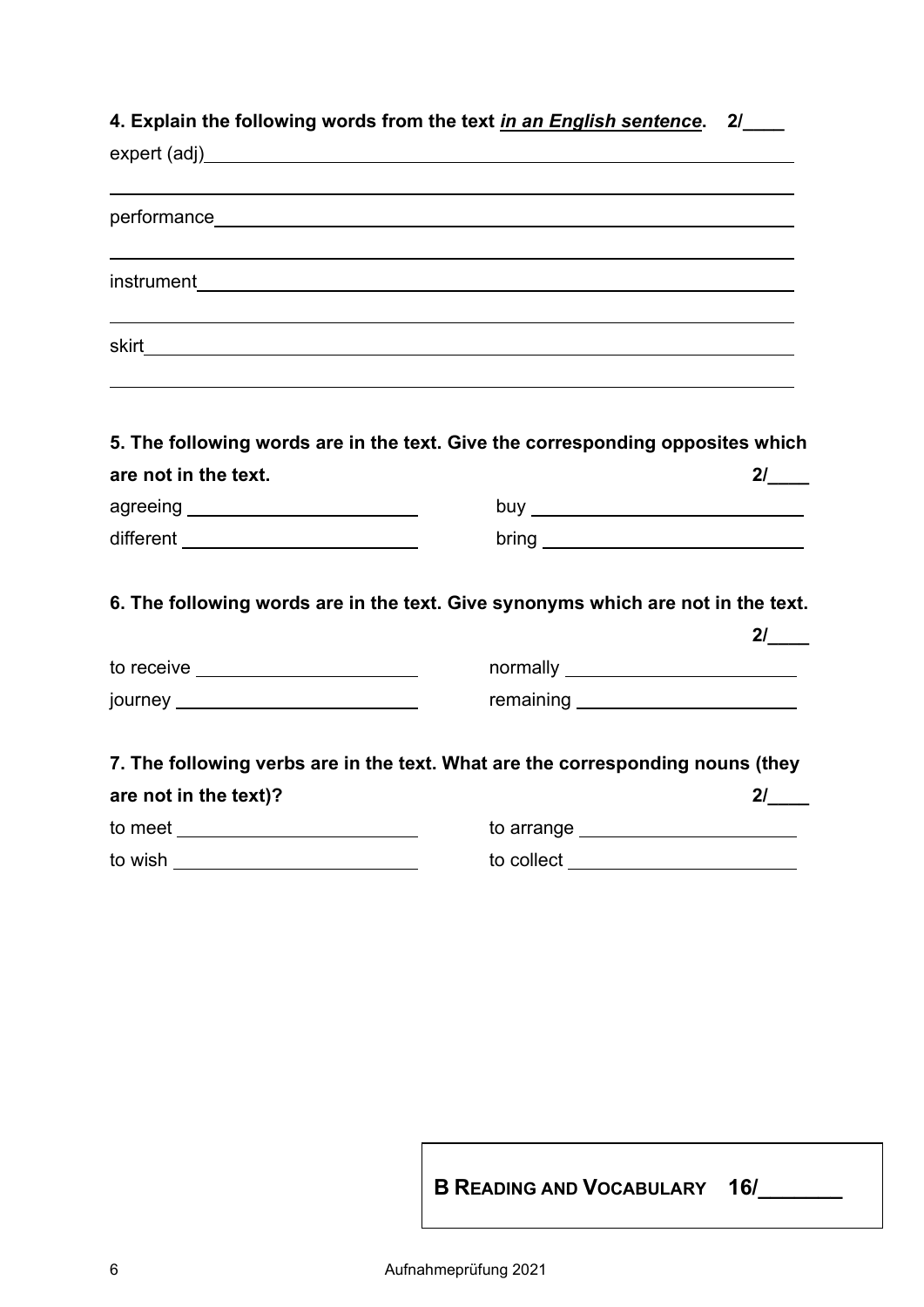Name: \_\_\_\_\_\_\_\_\_\_\_\_\_\_\_\_\_\_\_\_

## C) WRITING 12/\_\_\_\_

Your family is visiting London next month. You have an English pen friend called Zara who also lives in London. You would like to meet her when you go to London. Write an email to Zara. In your email, you should:

- say when your family is coming to London
- ask if you can meet up, and suggest a day
- suggest what you can do together

 $\sigma$ 

൙

L

L

Now write an email to your penfriend Zara. Use about 100 words (about 12 lines).

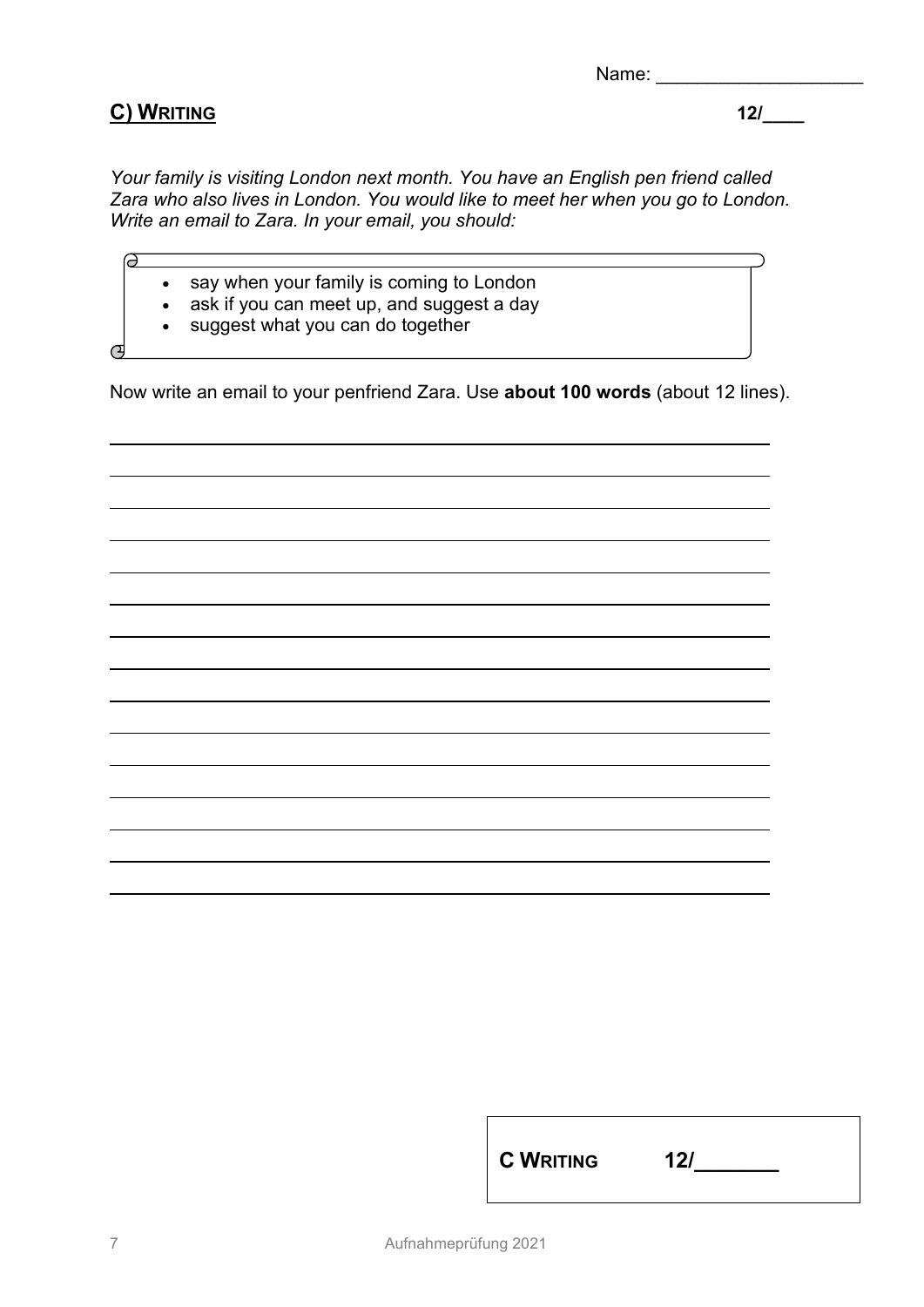#### D) GRAMMAR

Name:  $\blacksquare$ 

1. Fill the gaps with some, any, something, anything, nothing, somebody, anybody, nobody, somewhere, anywhere, nowhere.  $3.5/$ 

a) Have you seen my necklace \_\_\_\_\_\_\_\_\_\_\_\_\_\_\_\_\_\_\_\_\_\_\_\_\_\_?

b) There's \_\_\_\_\_\_\_\_\_\_\_\_\_\_\_\_\_\_\_\_ strange about the way Peter's acting today.

c) The restaurant must be \_\_\_\_\_\_\_\_\_\_\_\_\_\_\_\_\_\_\_\_\_\_\_\_\_\_\_\_\_ around here.

d) I don't eat **the intervallation** fruit. I really don't like it.

e) Helen can ride a bike without example a control of the help.

- f) I must have left my keys exact around here, but they are \_\_\_\_\_\_\_\_\_\_\_\_\_\_\_\_\_\_ !
- g) What's wrong with you?  $-\frac{1}{2}$  and  $\frac{1}{2}$  when  $\frac{1}{2}$  and  $\frac{1}{2}$  and  $\frac{1}{2}$  and  $\frac{1}{2}$  and  $\frac{1}{2}$  and  $\frac{1}{2}$  and  $\frac{1}{2}$  and  $\frac{1}{2}$  and  $\frac{1}{2}$  and  $\frac{1}{2}$  and  $\frac{1}{2}$  and  $\frac{1}{2}$  an
- h) Is there \_\_\_\_\_\_\_\_\_\_\_\_\_\_\_\_\_\_\_\_\_\_ we should bring to the meeting?
- $i)$  He never listens to
- j) Was that a knock on the door? There must be  $\blacksquare$  outside. Go and find out who they are.
- k) I haven't got \_\_\_\_\_\_\_\_\_\_\_\_\_\_\_\_\_\_\_\_\_\_\_ to wear at the party.
- I) I know \_\_\_\_\_\_\_\_\_\_\_\_\_\_\_\_\_\_\_\_\_\_ in this company. It's my first day.
- m) \_\_\_\_\_\_\_\_\_\_\_\_\_\_\_\_\_\_\_\_\_\_\_\_\_ people think they can do everything.

#### 2. Put in the correct pronouns (subject, object). For example: you, him...2.5/

- a) The old man lived alone, with no one to look after  $\blacksquare$
- b) Look at that cat! Doesn't look lovely?
- c) A baby learns the meaning of words as **Example 2** are spoken by others and later uses **and in** sentences.
- d) How are \_\_\_\_\_\_\_\_\_\_\_\_\_\_\_ two? \_\_\_\_\_\_\_\_\_\_\_\_\_\_\_ are fine, thanks.
- e) Bill met a friend of his today and \_\_\_\_\_\_\_\_ talked about old times for hours.
- f) Jim and **took the money because it's ours. Mum gave**  $\begin{array}{ccc} \text{to} & \overline{\phantom{a}} \\ \end{array}$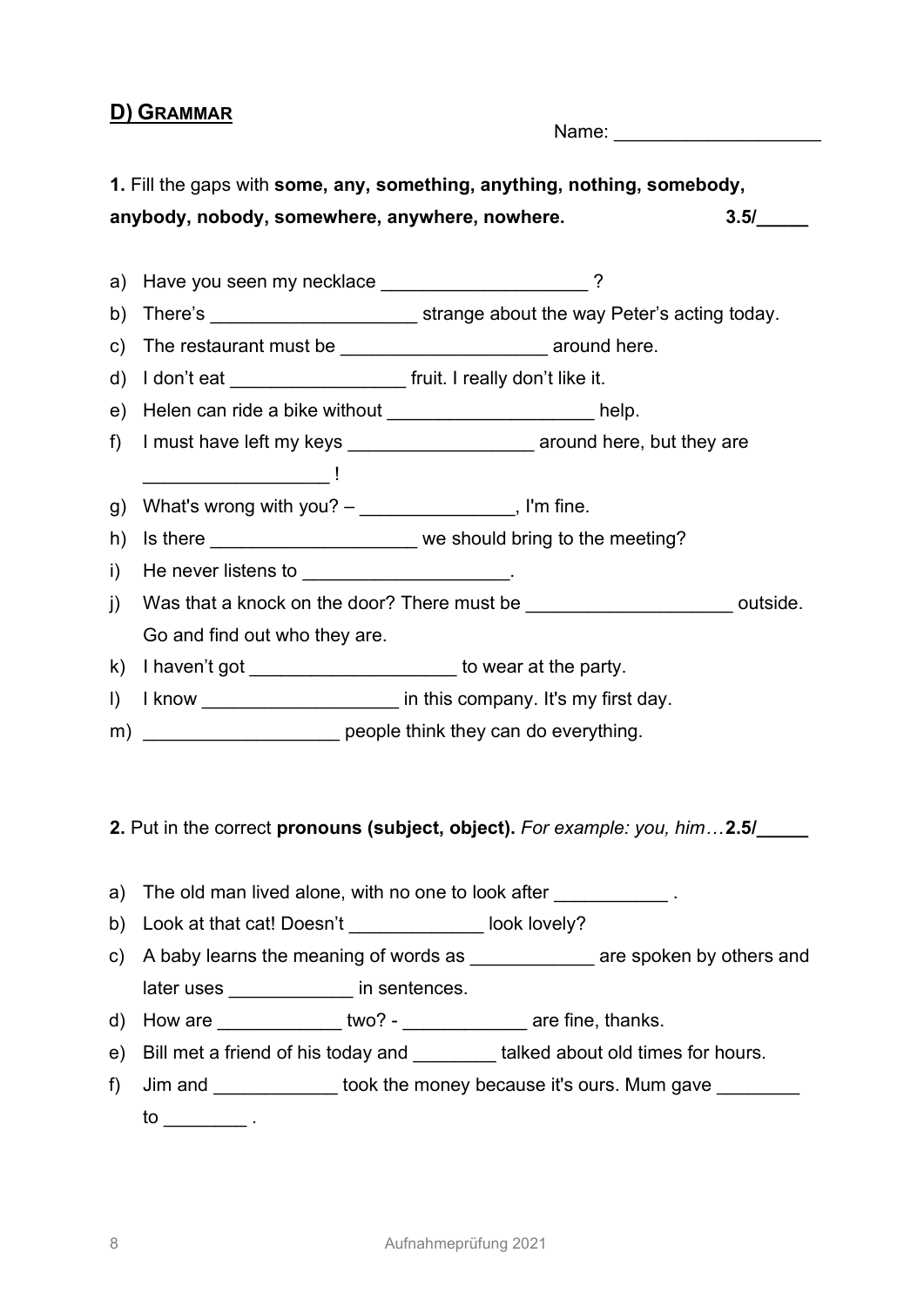| 3. Complete the sentences with the correct words: much, many.                        | 21   |
|--------------------------------------------------------------------------------------|------|
| a) How _______________ brothers or sisters do you have?                              |      |
| b) What is the weather like in your country? It's too rainy. There are               |      |
| _____________________ rainy days and there isn't ________________ sun. Here the      |      |
| weather is too cold in winter and one needs to put on __________________________     |      |
| clothes.                                                                             |      |
| c) Where do you want to go tonight? I don't know. We don't have __________           |      |
| options. I don't want to stay late anyway because I had __________________           |      |
| parties last week.                                                                   |      |
| d) This is expensive. I don't have so _________ money.                               |      |
| e) How ____________ water do you drink a day? - About two litres.                    |      |
|                                                                                      |      |
| 4. Fill the gaps with future simple (will) or going to future.                       | 2.5/ |
| a) What _______________________________(wear, you) at the party tonight? - I haven't |      |
| made up my mind yet. But I think I __________________________________(find)          |      |
| something nice in my mum's wardrobe.                                                 |      |
| b) This is my last day here. $I_{\text{max}}$ (go) back to England                   |      |
| tomorrow.                                                                            |      |
| (not win) the race because she's<br>c) Look at her! She                              |      |
| too slow today.                                                                      |      |
| d) My horoscope says that I ______________________________(meet) an old friend this  |      |
| week.                                                                                |      |
|                                                                                      |      |
| f) Here is the weather forecast. Tomorrow ____________________________(be) dry       |      |
| and sunny.                                                                           |      |
|                                                                                      |      |
| my relatives in Britain.                                                             |      |
| h) Watch out! The ladder is moving. You ______________________________(fall).        |      |
| i) We often have matches on Saturday. I hope we ________________________________     |      |
| (not play) on Saturday.                                                              |      |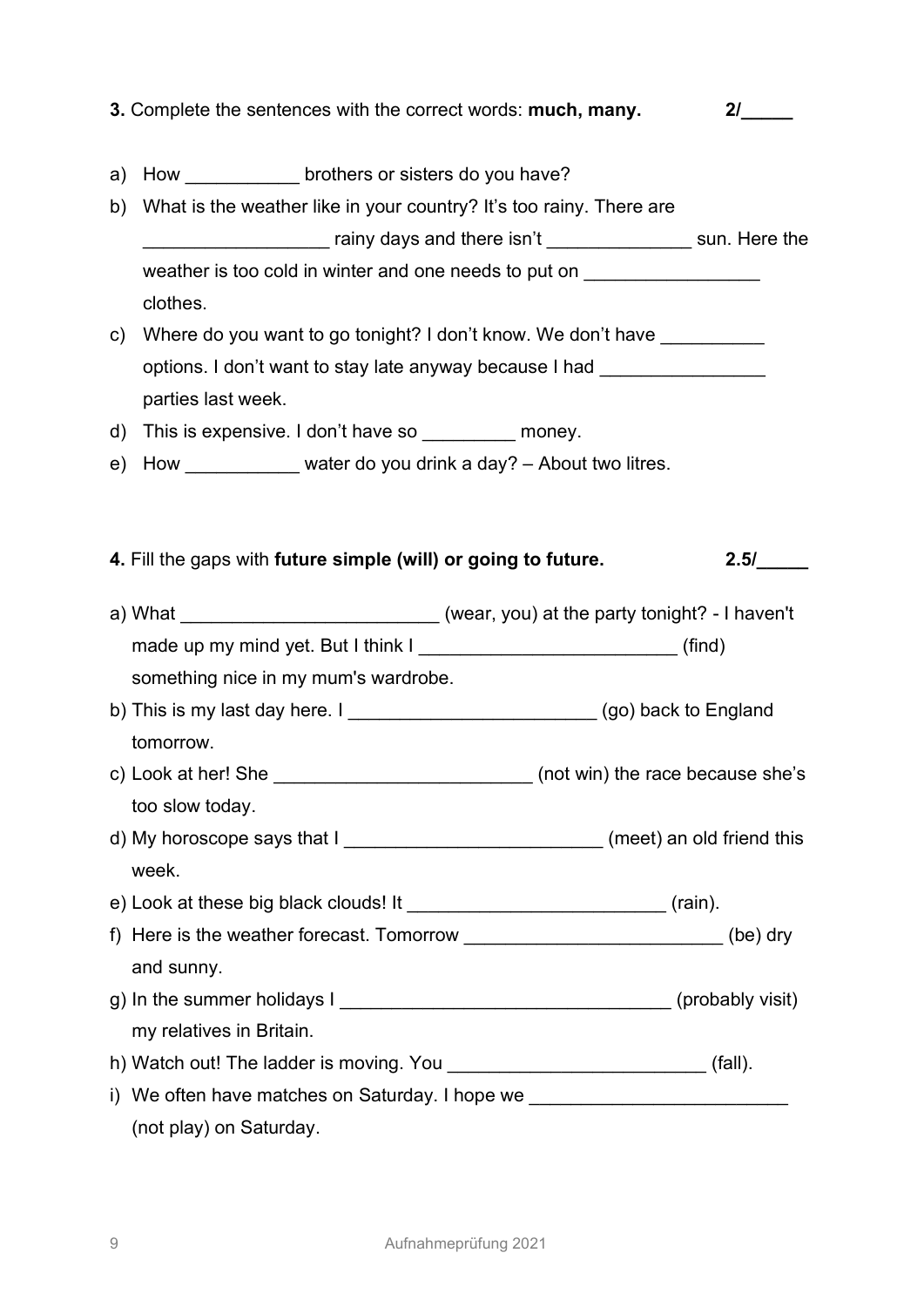#### 5. Complete the conversation with the verbs in the box. Use the past simple:

 3.5/\_\_\_\_\_ Sue: (1) \_\_\_\_\_\_\_\_ your class \_\_\_\_\_\_\_\_ an environment prize? Becky: Yes, we  $(2)$  We  $(3)$  We  $(3)$  to win – it's amazing! Sue: Congratulations! What (4) \_\_\_\_\_\_\_\_ your project about? Becky: We (5) **Exampaign for green products. We (6)** Becky: We (6) presentations at different schools. We (7) about reading labels and finding out what's in our food and clothes and things we buy. Sue: (8) **the students interested in the campaign?** Becky: Oh yes! They (9) letters and emails to supermarkets and department stores. Sue: (10) \_\_\_\_\_\_\_\_\_ it \_\_\_\_\_\_\_\_ a difference? Becky: Well, you know, most shops (11) \_\_\_\_\_\_\_\_\_\_\_\_\_\_\_, but some shops (12) **EXECUTE:** Selling products with chemicals in them. be (2x) do (3x) not expect explain give make not answer start stop win

# 6. Write present perfect sentences using the prompts and the words in brackets: 2/\_\_\_\_\_

a) you / phone / the police? (already)

b) someone/ steal / my bag. (just)

c) they / catch / the criminal? (yet)

d) I / speak to / the victim. (already)

ı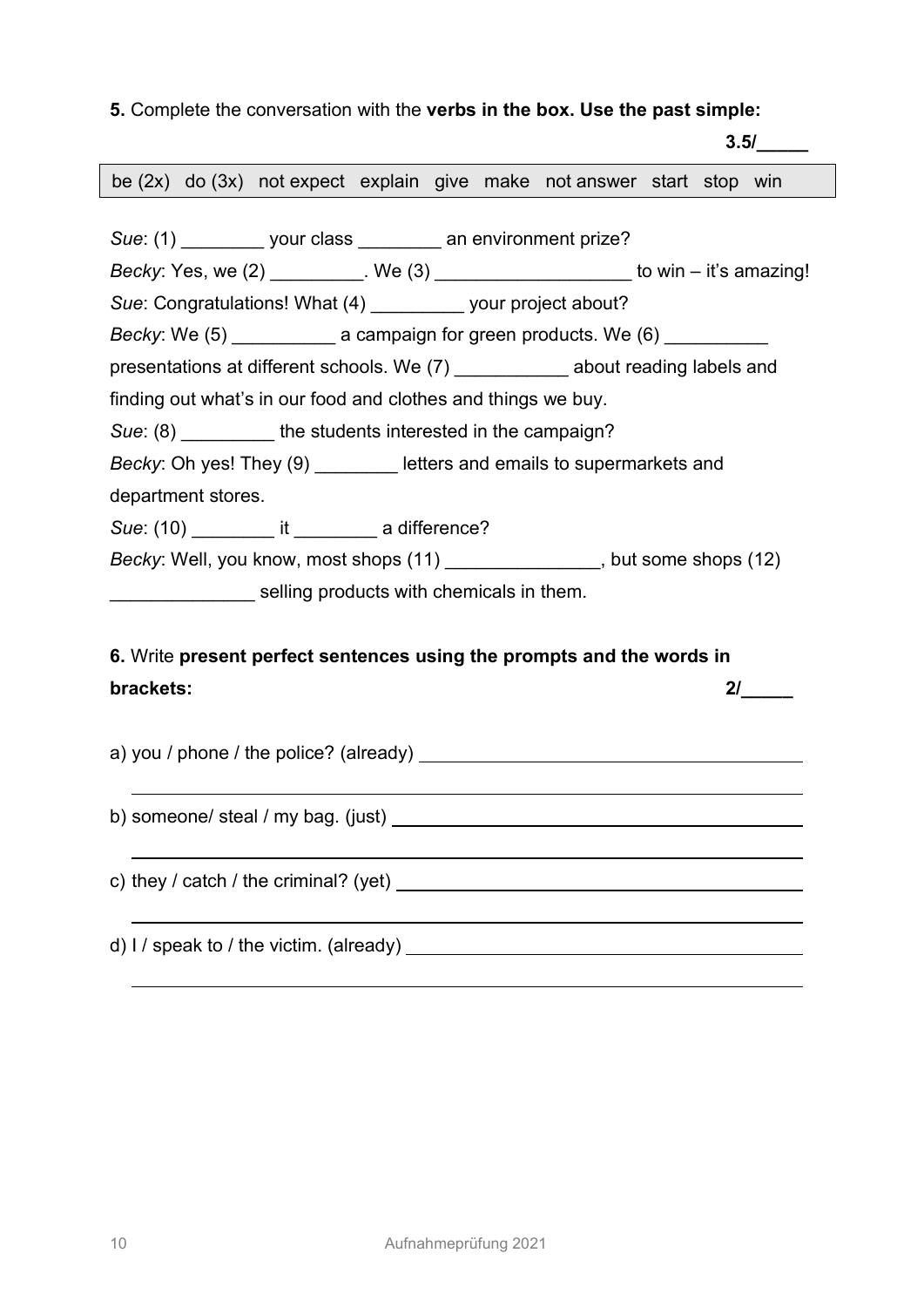7. Choose the correct tense: present simple, present continuous, present perfect simple, past simple.  $4/$ 

|                      | a) I (not hear) ________________________________the thunder during the storm last night |  |
|----------------------|-----------------------------------------------------------------------------------------|--|
| because I was asleep |                                                                                         |  |
|                      | b) I (go) ___________________to a party at Sally's apartment last Saturday night.       |  |
|                      | c) I (not attend) $\frac{1}{2}$ any parties since I (get)                               |  |
|                      |                                                                                         |  |
|                      |                                                                                         |  |
|                      | e) School (start) _______________________ at 9 o'clock every morning.                   |  |
|                      |                                                                                         |  |
|                      |                                                                                         |  |
| along the river      |                                                                                         |  |
|                      | g) She (never read) ______________________________the newspaper in the morning.         |  |
|                      | h) The children (play) ________________________________ outside now.                    |  |
|                      | i) Try not to be absent from class again for the rest of the term. You (already miss)   |  |
|                      | __________________ too many classes.                                                    |  |
|                      | j) When I (open) ________________________the package on Valentine's day, I (find)       |  |
|                      | ____________________ a surprise.                                                        |  |
|                      | k) (he eat?)____________________________ rice every day? - Yes, he ________________.    |  |